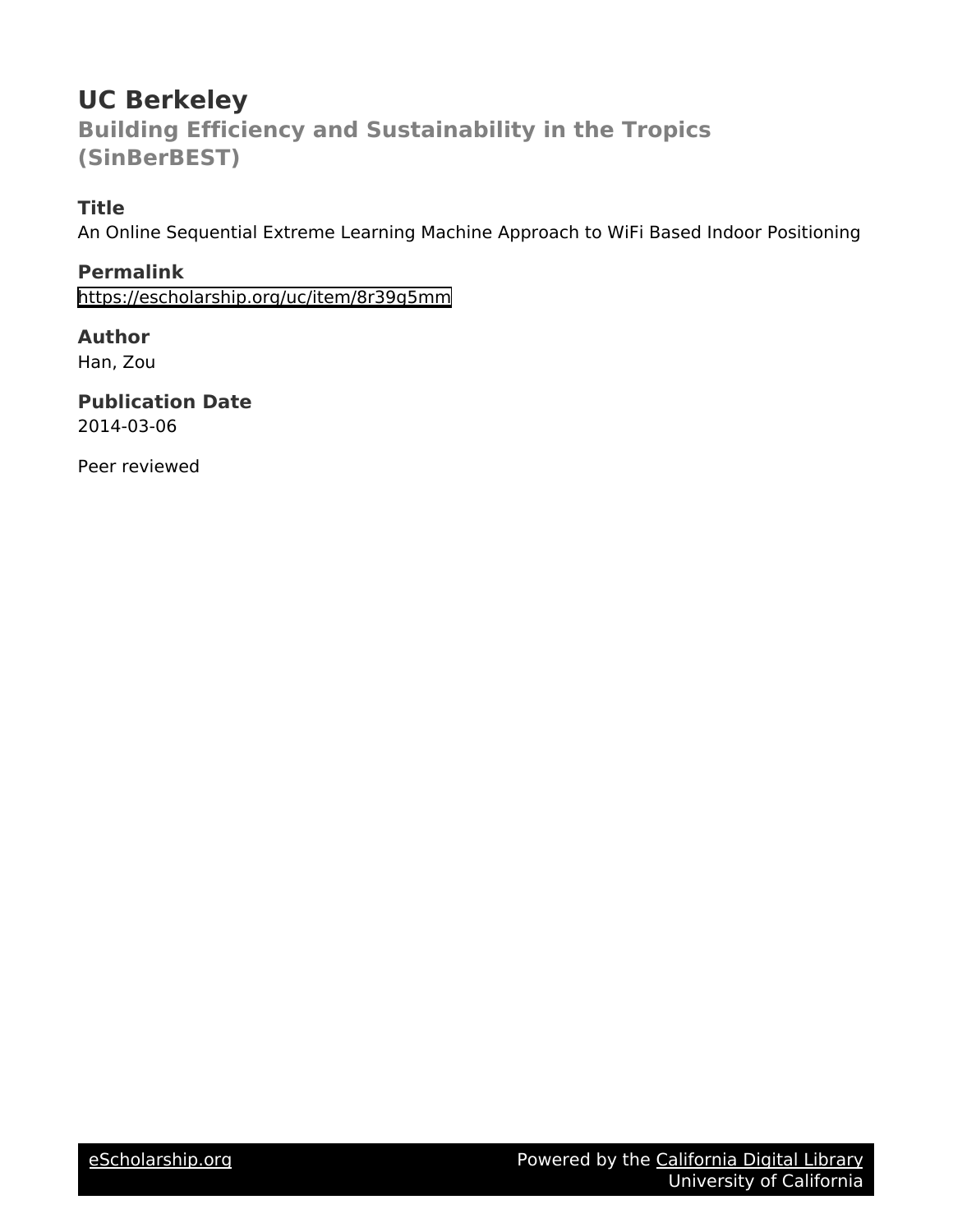# An Online Sequential Extreme Learning Machine Approach to WiFi Based Indoor Positioning

Han Zou, Hao Jiang, Xiaoxuan Lu and Lihua Xie EXQUISITUS, Centre for E-City, School of Electrical and Electronics Engineering Nanyang Technological University Singapore, 639798 Email: {zouh0005, jiangh, xlu010, elhxie}@ntu.edu.sg

*Abstract*—Developing Indoor Positioning System (IPS) has become an attractive research topic due to the increasing demands on Location Based Service (LBS) in indoor environment recently. WiFi technology has been studied and explored to provide indoor positioning service for years since existing WiFi infrastructures in indoor environment can be used to greatly reduce the deployment costs. A large body of WiFi based IPSs adopt the fingerprinting approach as the localization algorithm. However, these WiFi based IPSs suffer from two major problems: the intensive costs on manpower and time for offline site survey and the inflexibility to environmental dynamics. In this paper, we propose an indoor localization algorithm based on online sequential extreme learning machine (OS-ELM) to address these problems accordingly. The fast learning speed of OS-ELM can reduce the time and manpower costs for the offline site survey, and more importantly, its online sequential learning ability enables the proposed localization algorithm to automatically and timely adapt to the environmental dynamics. The experimental results show that the proposed localization algorithm can provide higher localization accuracy than traditional approaches due to its fast adaptation to various environmental changes.

#### I. INTRODUCTION

Nowadays, the popularity of social networks and the widespread usage of mobile devices stimulate the huge demands on Location Based Service (LBS) in both indoor and outdoor environment. Since GPS is not capable of providing reliable and precise positioning services in indoor environment due to the lack of line of sight (LoS) transmission channels between a satellite and a receiver, wireless indoor localization has been extensively studied and a number of solutions have been proposed in the past two decades [1]. IEEE 802.11 (WiFi) is the most commonly used technology for indoor positioning because the existing WiFi infrastructures, such as WiFi routers, are widely available in large numbers of commercial and residential buildings, and nearly every mobile device now is equipped with a WiFi receiver. As such, it is low-cost and practical to develop a WiFi based indoor positioning system (IPS) to provide LBS in indoor environment. Some proposed WiFi based IPSs can achieve meter-level localization accuracy [1] [2].

A large body of existing WiFI based IPSs leverage fingerprinting-based approach as the localization algorithm. Fingerprinting-based approach consists of two phases: an offline training phase and an online localization phase. During the offline training phase, WiFi received signal strength (RSS) from various WiFi access points (APs) are recorded at known locations to build up a WiFi RSS fingerprint database. During the online localization phase, when a user sends a location query containing the current WiFi RSS fingerprint, the location of the user will be estimated by matching the measured fingerprint with the fingerprints stored in the database, and the location associated with the matching fingerprint will be returned as the location estimate.

However, the existing WiFi based IPSs adopting the fingerprinting-based approach suffer from two major problems. One is that the site survey involves intensive costs on both time and manpower during the offline calibration phase. The other problem is that the fingerprinting-based approach is not robust to environmental dynamics. Since the WiFi RSS fingerprint database is built during the offline phase, it cannot nicely reflect the real-time radio map of the WiFi signals once the environment is altered during the online phase. Various environmental factors can interfere the propagation of WiFi signals severely [2]. It will greatly reduce the localization accuracy of the entire system.

In this paper, we propose an indoor localization algorithm based on online sequential extreme learning machine (OS-ELM) which can not only reduce the time and the manpower costs for the offline site survey, but also take the environmental dynamics into account during the online localization phase. Originating from the batch learning extreme learning machine (ELM), OS-ELM inherits the advantage of ELM which can provide good generalization performance at an extremely fast learning speed [3]. In [4] and [5], an RFID based IPS utilizing ELM as a fingerprinting localization algorithm has been verified to give a competitive performance in terms of both the efficiency and the localization accuracy. In addition, OS-ELM has the online sequential learning ability which does not require retraining when new data are received [6]. Differently from other online sequential learning algorithms such as SGBP [7] and GAP-RBF [8] which require specific types of hidden nodes, OS-ELM is able to adapt to various types of hidden nodes. Therefore using OS-ELM as a localization algorithm can address the two challenging problems of the existing WiFi based IPS to a great extent. Its fast learning speed greatly reduces the time consumptions and the manpower costs for the offline site survey. In the meanwhile, the online sequential learning ability of OS-ELM permits the entire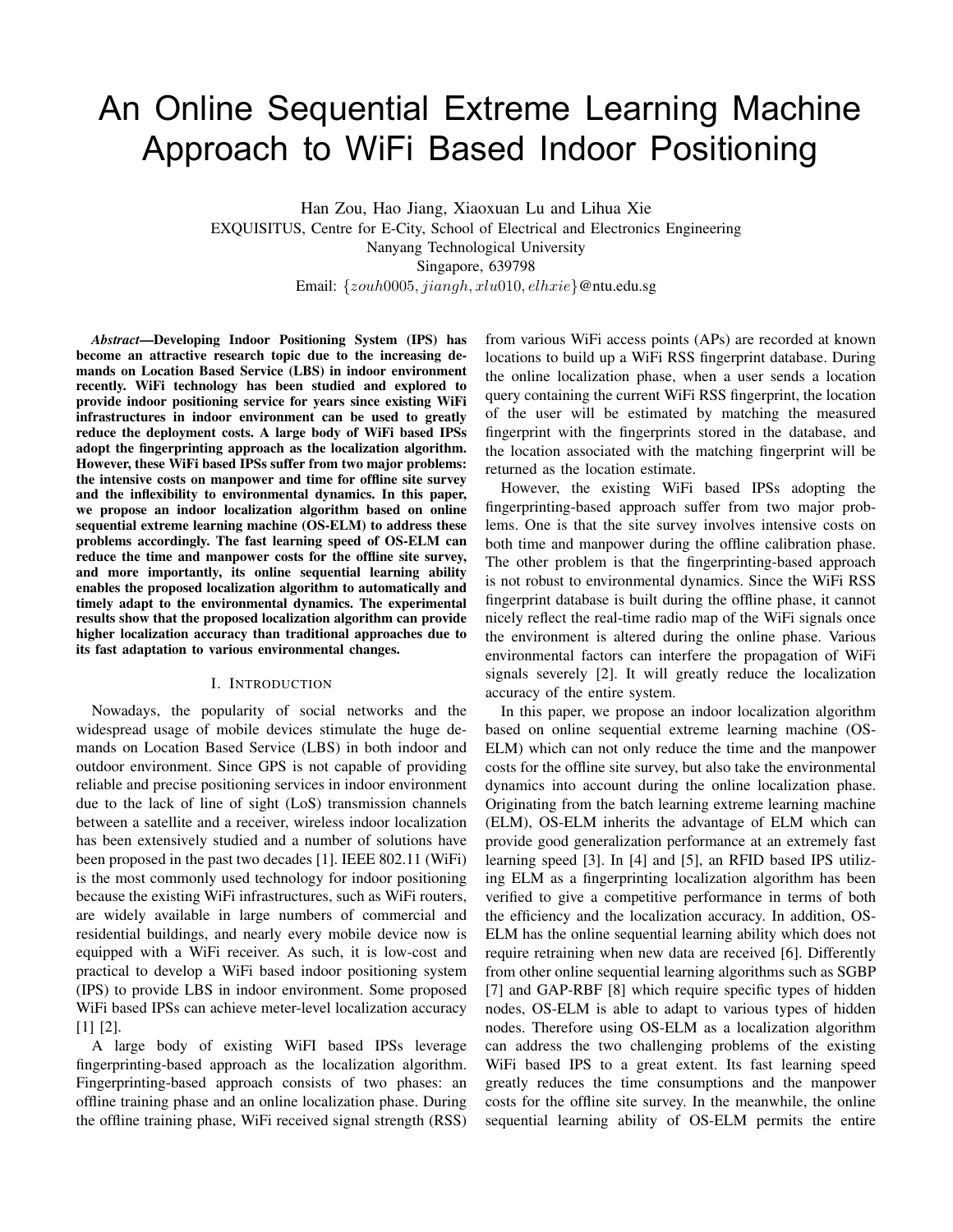system to provide sufficient localization accuracy even under the environmental changes.

The rest of the paper is organized as follows. A review of OS-ELM is provided in Section II. Section III formulates the proposed localization algorithm. The simulation results and evaluation of OS-ELM are presented in Section IV. In Section V, a system overview of our WiFi Based IPS is provided firstly, and followed by the experimental results and performance evaluation of the proposed localization algorithm. We conclude the work in Section VI.

#### II. REVIEW OF OS-ELM

ELM is a kind of machine learning algorithm based on a Single-hidden Layer Feedforward neural Network (SLFN) architecture. OS-ELM on the basis of ELM was developed for SLFNs with additive hidden nodes [6]. Assume there are N arbitrary distinct training samples  $(\mathbf{x}_i, \mathbf{t}_i) \in \mathbb{R}^n \times \mathbb{R}^m$ , where  $x$  are the training inputs and  $t$  are the training targets . If a SLFN with  $L$  hidden nodes can approximate these  $N$ samples with zero error, there exist  $\beta_i$ ,  $a_i$  and  $b_i$  such that

$$
f_L(\mathbf{x}_j) = \sum_{i=1}^L \beta_i G(\mathbf{a}_i, b_i, \mathbf{x}_j) = \mathbf{t}_j, j = 1, 2, \dots, N,
$$
 (1)

where  $a_i$  and  $b_i$  are the learning parameters of the hidden nodes,  $\beta_i$  is the output weight, and  $G(\mathbf{a_i}, b_i, \mathbf{x_j})$  is the activation function which gives the output of the ith hidden node with respect to the input  $x_i$ . If the hidden node is additive,  $G(\mathbf{a_i}, b_i, \mathbf{x}_j) = g(\mathbf{a_i} \cdot \mathbf{x}_j + b_i), b_i \in R$ , where  $\mathbf{a_i}$  is the input weight vector,  $b_i$  is the bias of the *i*th hidden node, and  $\mathbf{a}_i \cdot \mathbf{x}_j$ denotes the inner product of the two.

OS-ELM algorithm contains two phases: an initialization phase and a sequential learning phase. Suppose the network has L hidden nodes and the data  $\aleph = \{(\mathbf{x}_i, \mathbf{t}_i)| \mathbf{x}_i \in \mathbb{R}^n, \mathbf{t}_i \in$  $\mathbf{R}^m$ ,  $i = 1, \ldots, N$ . are presented to the network sequentially. In the initialization phase,  $rank(\mathbf{H}_0) = L$  is required to ensure that OS-ELM can achieve the same learning performance as ELM, where  $H_0$  denotes the hidden output matrix for the initialization phase. The number of training data required in the initialization phase,  $N_0$ , has to be equal to or greater than *L*, i.e.  $N_0 > L$ .

*Initialization phase*: a small chunk of training data  $\aleph_0$  is used to initialize the learning, where  $\aleph_0 = {\mathbf{x}_i, \mathbf{t}_i}_{i=1}^{N_0} \subseteq \aleph$ and  $N_0 \geq L$ .

Step 1: Randomly assign the input parameters: input weights  $a_i$  and bias  $b_i$ ,  $i = 1, \ldots, L$ .

Step 2: Calculate the initial hidden layer output matrix  $H_0 =$ 

$$
\begin{bmatrix}\nG(\mathbf{a}_1, b_1, \mathbf{x}_1) & \dots & G(\mathbf{a}_L, b_L, \mathbf{x}_1) \\
\vdots & \dots & \vdots \\
G(\mathbf{a}_1, b_1, \mathbf{x}_{N_0}) & \dots & G(\mathbf{a}_L, b_L, \mathbf{x}_{N_0})\n\end{bmatrix}_{N_0 \times L}
$$
\n(2)

Step 3: Estimate the initial output weight  $\beta^{(0)}$ . Since  $\mathbf{T}_0 = [\mathbf{t}_1, \dots, \mathbf{t}_{N_0}]_{N_0 \times m}^T$ , the problem is equivalent to minimizing  $\|\mathbf{H}_0\beta - \mathbf{T}_0\|$ . Noticing that  $\mathbf{H}^{\dagger} = (\mathbf{H}^T \mathbf{H})^{-1} \mathbf{H}^T$  [3], the optimal solution is given by  $\beta^{(0)} = \mathbf{P}_0 \mathbf{H}_0^T \mathbf{T}_0$ , where  ${\bf P}_0 = ({\bf H}_0^T {\bf H}_0)^{-1}$ , and  ${\bf K}_0 = {\bf P}_0^{-1} = {\bf H}_0^T {\bf H}_0$ .

Step 4: Set  $k = 0$ , where k is a parameter indicating the number of chunks of data that is presented to the network.

*Sequential learning phase*: present the  $(k + 1)$ th chunk of new observations  $\aleph_{k+1} = \{(\mathbf{x}_i, \mathbf{t}_i)\}_{i=(\mathcal{S}_k]}^{\sum_{j=0}^{k+1} N_j}$  $\sum_{j=0}^{L_j=0}$   $\sum_{j=0}^{N_j} N_j$  where  $N_{k+1}$  denotes the number of observations in the  $(k+1)$ th chunk.

Step 1: Compute the partial hidden layer output matrix  $H_{k+1} =$ 

$$
G(\mathbf{a}_1, b_1, \mathbf{x}_{(\Sigma_{j=0}^k N_j)+1}) \cdots G(\mathbf{a}_L, b_L, \mathbf{x}_{(\Sigma_{j=0}^k N_j)+1})
$$
  
\n
$$
\vdots \cdots \vdots
$$
  
\n
$$
G(\mathbf{a}_1, b_1, \mathbf{x}_{\Sigma_{j=0}^{k+1} N_j}) \cdots G(\mathbf{a}_L, b_L, \mathbf{x}_{\Sigma_{j=0}^{k+1} N_j})
$$
  
\n
$$
(3)
$$

Step 2: Calculate the output weight  $\beta^{(k+1)}$ . We have  $\mathbf{T}_{k+1} = [\mathbf{t}_{(\sum_{j=0}^{k} N_j)+1}, \dots, \mathbf{t}_{\sum_{j=0}^{k+1} N_j}]_{N_{k+1} \times m}^T$ . Moreover,

$$
\mathbf{K}_{k+1} = \mathbf{K}_k + \mathbf{H}_{k+1}^T \mathbf{H}_{k+1}
$$
 (4)

$$
^{(k+1)} = \beta^{(k)} + \mathbf{K}_{k+1}^{-1} \mathbf{H}_{k+1}^T (\mathbf{T}_{k+1} - \mathbf{H}_{k+1} \beta^{(k)})
$$
 (5)

In order to avoid inverting matrices such as  $\mathbf{K}_{k+1}^{-1}$  in Eq. (5) in the recursive process, the Woodbury formula [9] is applied to transform the equations as follows

$$
\mathbf{K}_{k+1}^{-1} = \mathbf{K}_{k}^{-1} - \mathbf{K}_{k}^{-1} \mathbf{H}_{k+1}^{T} (\mathbf{I} + \mathbf{H}_{k+1} \mathbf{K}_{k}^{-1} \mathbf{H}_{k+1}^{T})^{-1} \mathbf{H}_{k+1} \mathbf{K}_{k}^{-1}
$$
\n(6)

SINCE  $\mathbf{r}$   $_{k+1}$  $k+1$ 

 $\beta$ 

 $\lceil$  $\overline{1}$  $\overline{1}$  $\overline{1}$ 

$$
\mathbf{P}_{k+1} = \mathbf{P}_k - \mathbf{P}_k \mathbf{H}_{k+1}^T (\mathbf{I} + \mathbf{H}_{k+1} \mathbf{P}_k \mathbf{H}_{k+1}^T)^{-1} \mathbf{H}_{k+1} \mathbf{P}_k \tag{7}
$$

$$
\beta^{(k+1)} = \beta^{(k)} + \mathbf{P}_{k+1} \mathbf{H}_{k+1}^T (\mathbf{T}_{k+1} - \mathbf{H}_{k+1} \beta^{(k)}) \tag{8}
$$

Step 3: Set  $k = k + 1$ . Go to Step 2 in this online sequential learning phase.

#### III. PROPOSED OS-ELM LOCALIZATION ALGORITHM

The proposed OS-ELM approach considers the localization problem as a regression problem. During the offline calibration phase, an initial OS-ELM model will be built up. OS-ELM only requires a relative sparse radio map of WiFi RSS to construct the model because of its fast learning speed. It can greatly reduce the time consumption and manpower costs for the offline site survey. During the online phase, by leveraging the online learning ability of OS-ELM, new WiFi RSS fingerprints which are collected at some known locations will be integrated with the initial OS-ELM model to update and generate a revised OS-ELM model, in order to reflect the environmental dynamics.

#### *A. Offline Calibration Phase*

Suppose  $\aleph_0$  WiFi RSS fingerprints are collected at some known locations during the offline calibration phase. These WiFi RSS fingerprints and their corresponding physical locations are adopted as the training inputs x and the training targets t respectively for OS-ELM offline training. Similarly to the initialization phase of OS-ELM, the initial OS-ELM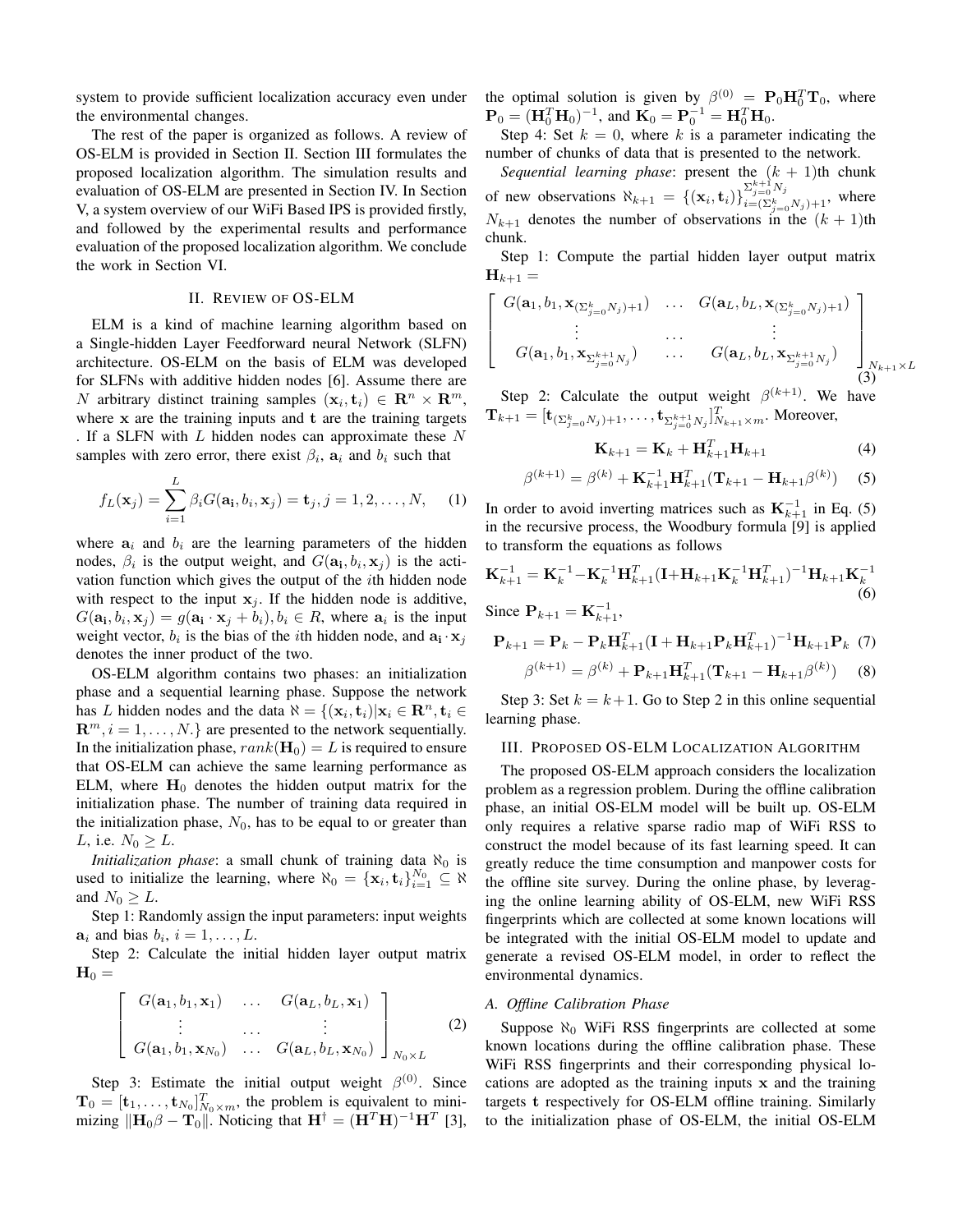model will be trained as mentioned in Section II. The detailed steps are illustrated below:

Step 1: Randomly assign the input parameters: input weights  $a_i$  and input bias  $b_i$ .

Step 2: Calculate the initial hidden layer output matrix  $H_0$ . Step 3: Estimate the initial output weight  $\beta^{(0)}$ .

Step 4: Set  $k = 0$ , where k indicates the number of updating times of WiFi RSS fingerprints that are collected during the online calibration phase.

#### *B. Online Sequential Learning Phase*

During the online sequential learning phase, WiFi RSS fingerprints are collected at some known locations. These WiFi RSS fingerprints and their corresponding physical locations will be adopted as online training samples, and they will be updated to revise the initial OS-ELM model. The revised OS-ELM model will be able to adapt to various environmental changes.

Suppose  $\aleph_{k+1}$  WiFi RSS fingerprints have been collected during the  $(k + 1)$ th online calibration, the revised OS-ELM model will be obtained by the following steps:

Step 1: Calculate the partial hidden layer output matrix  $H_{k+1}$ .

Step 2: Calculate the output weight  $\beta^{(k+1)}$ .

Step 3: Set  $k = k + 1$  for the next online calibration.

#### *C. Online Adaptive Localization Phase*

Before any WiFi RSS fingerprints are collected at any known locations during the online phase, the initial OS-ELM model will be leveraged to calculated the users' locations based on their real-time WiFi RSS fingerprints. After some WiFi RSS fingerprints are collected at some known locations during the online phase, the latest revised OS-ELM model will be used to provide the estimated location of the user.

#### IV. SIMULATION RESULTS AND EVALUATION

We develop a simulation environment using Matlab R2013a in order to evaluate the performance of the proposed OS-ELM approach before any experiment is conducted. We assume a  $20m \times 20m$  room where 4 WiFi routers are installed at the four corners of the room. The most commonly used path loss model for indoor environment is the ITU Indoor Propagation Model [10]. Since it provides a relation between the total path loss  $PL$  (dBm) and distance d (m), it is adopted to simulate the WiFi signal generated from each WiFi router. The indoor path loss model can be expressed as:

$$
PL(d) = PL_0 - 10\alpha log(d) + X_{\sigma}
$$
\n(9)

where  $PL_0$  is the pass loss coefficient and it is set to be -40dBm in our simulation.  $X_{\sigma}$  represents a zero-mean Normal random noise with standard deviation  $\sigma = 0.5$ , and  $\alpha$  is the path loss exponent.

During the offline calibration phase,  $\alpha$  is set to be 2 in scenario I and simulated WiFi RSS fingerprints from the 4 WiFi routers are collected at 10 randomly selected offline calibration points for OS-ELM offline training, with 200 WiFi



Fig. 1. Cumulative percentile of error distance

RSS fingerprints collected at each point. The hardlim function  $G(a, b, x) = hardlim(ax + b)$  is chosen as the activation function and 380 hidden nodes are selected and put in the hidden layer during the offline training. The initial OS-ELM model is obtained after 0.219s training process. In order to imitate the environmental dynamics in the room, we set  $\alpha$  to be 2.5 in scenario II and 3.5 in scenario III respectively. WiFi RSS fingerprints are collected at 5 online calibration points and 5 online testing points under each scenario. 200 WiFi RSS fingerprints are collected at each point and the positions of these points are distinct. The updated WiFi RSS fingerprints at the online calibration points are adopted as online training samples and leveraged to revise the initial OS-ELM model.

We evaluate the performance of OS-ELM with each online sequential learning update based on the WiFi RSS fingerprints collected at the 10 online testing points. The distance error is used to measure the localization accuracy of the proposed OS-ELM approach. We define the location estimation error  $e$  to be the distance between the real location coordinates  $(x_0, y_0)$ and the system estimated location coordinates  $(x, y)$ , i.e.:

$$
e = \sqrt{(x - x_0)^2 + (y - y_0)^2}
$$
 (10)

Table I illustrates the performance of OS-ELM with each online sequential learning update in terms of training time, testing time and average localization accuracy. The comparison of cumulative percentile of error distances between the initial OS-ELM and the two updated OS-ELM is presented in Figure 1. It can be easily spotted from Table I that the average localization accuracy of OS-ELM becomes better when more WiFi RSS fingerprints at various online calibration points have been learnt online. The latest updated OS-ELM can provide 1.794m , which enhances the precision of indoor localization by 42.18% over the performance of initial OS-ELM. Furthermore, the online sequential learning of OS-ELM is very efficient. It only spends 0.014s on average to calculate the output weights  $\beta$  for newly received 1000 WiFi RSS fingerprints in each online sequential learning update.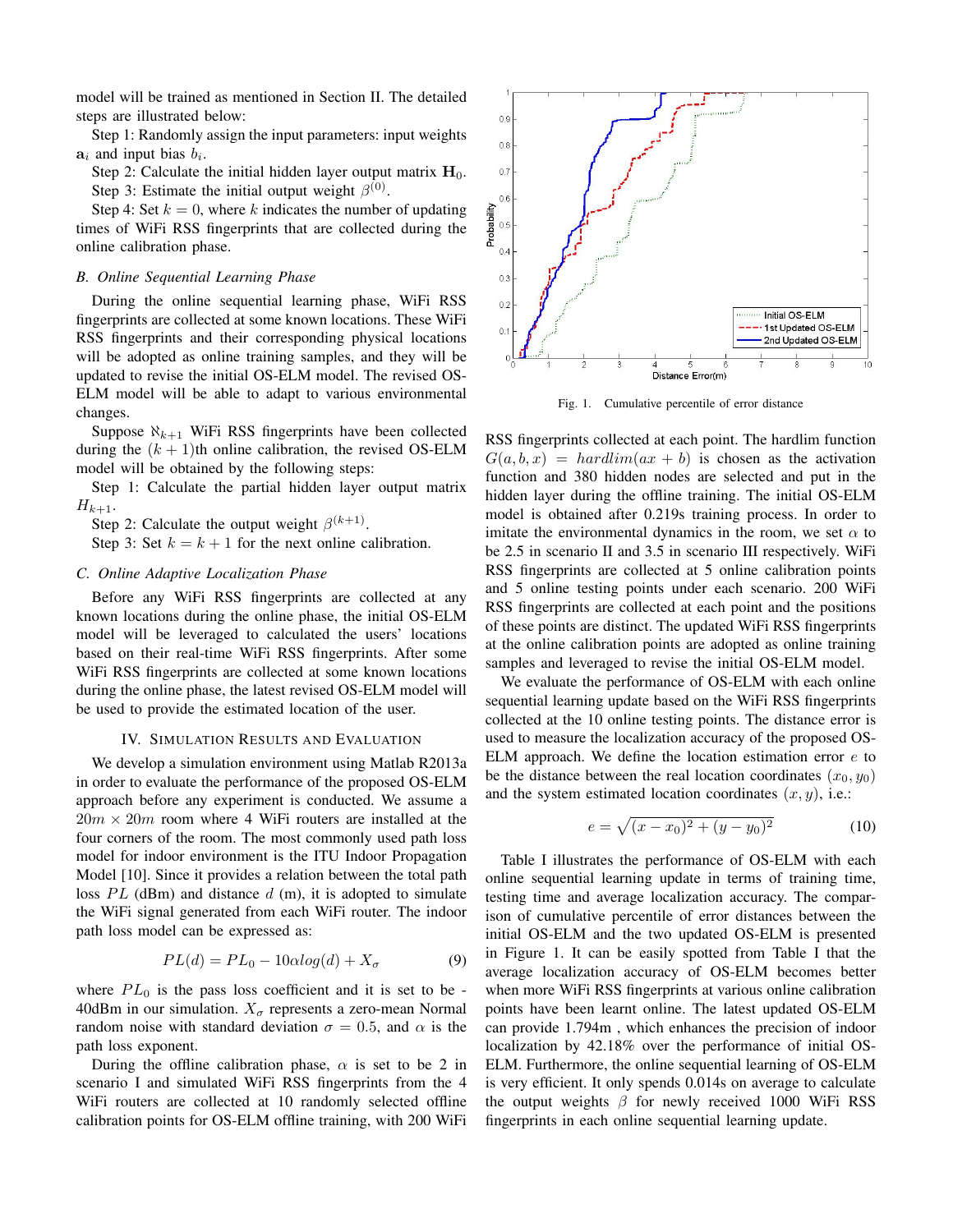TABLE I SIMULATION RESULTS OF OS-ELM

| Number of<br><b>Calibration Points</b><br>(Offline + Online) | Training Time<br>(s) | Testing Time<br>(s) | Accuracy<br>(m) |
|--------------------------------------------------------------|----------------------|---------------------|-----------------|
| $10 + 0$                                                     | 0.219                | 0.015               | 3.103           |
| $10 + 5$                                                     | 0.148                | 0.014               | 2.563           |
| $15 + 5$                                                     | 0.139                | 0.014               | 1.794           |

Based on the simulation results and evaluation, we can conclude that OS-ELM could provide higher localization accuracy due to its efficient online sequential learning ability when the indoor environment is altered during the online phase.

#### V. EXPERIMENTAL RESULTS AND PERFORMANCE EVALUATION

#### *A. System Overview*

In order to evaluate the performance of the proposed adaptive OS-ELM approach, extensive experiments have been conducted. The test-bed is the Internet of Things Laboratory in School of Electrical and Electronic Engineering, Nanyang Technological University. The area of the test-bed is around  $580m^2$  (35.1m  $\times$  16.6m).

As shown in Figure 2, 8 D-Link DIR-605L WiFi Cloud Routers are adopted as WiFi access points in the test-bed. One Android application is developed for collecting WiFi RSS fingerprints from each access point with the frequency of once per second. This Android application is installed on a Samsung I929 Galaxy SII mobile phone. All the WiFi RSS fingerprints at offline calibration points, online calibration points and online testing points are collected using this phone for performance evaluation. During the offline phase, as shown in Figure 2, 20 offline calibration points are selected and 1000 WiFi RSS fingerprints are collected at each point. These 20000 WiFi RSS fingerprints and their physical positions are adopted to establish the initial OS-ELM model. During the online phase, we continue to collect WiFi RSS fingerprints at several online calibration points and online testing points for five days. In each day, two distinct online calibration points and two distinct online testing points are selected in order to reflect the environmental dynamics. The positions of the 10 online calibration points and the 10 online testing points are also presented in Figure 2. Likewise, 1000 WiFi RSS fingerprints are collected at each point.

#### *B. Comparison between OS-ELM and Batch ELM*

It has been shown in [5] that the performance of batch ELM in terms of the offline training time, the online testing time and the average localization accuracy are better than classical machine learning algorithms such as Back-propagation (BP) algorithm and support vector machine for regression (SVR) algorithm. Therefore we choose the performance of batch ELM to be compared with the proposed OS-ELM.

Unlike OS-ELM which can update and revise the initial OS-ELM model sequentially during the online phase, batch ELM can only learn the WiFi RSS fingerprints with their

TABLE II COMPARISON BETWEEN OS-ELM AND BATCH ELM

| Number of<br><b>Calibration Points</b><br>$(Offline + Online)$ | Training Time<br>(s) | Testing Time<br>(s) | Accuracy<br>(m) |  |
|----------------------------------------------------------------|----------------------|---------------------|-----------------|--|
| Batch ELM                                                      |                      |                     |                 |  |
| $30 + 0$                                                       | 3.515                | 0.097               | 4.181           |  |
| OS-ELM                                                         |                      |                     |                 |  |
| $20 + 0$                                                       | 2.579                | 0.086               | 4.330           |  |
| $20 + 2$                                                       | 0.827                | 0.080               | 3.775           |  |
| $22 + 2$                                                       | 0.827                | 0.081               | 3.596           |  |
| $24 + 2$                                                       | 0.884                | 0.081               | 3.437           |  |
| $26 + 2$                                                       | 0.816                | 0.085               | 3.124           |  |
| $28 + 2$                                                       | 0.812                | 0.080               | 2.928           |  |

corresponding locations during the offline phase. After the offline training process, a batch ELM model is obtained. During the online phase, after feeding the WiFi RSS fingerprint into the batch ELM model, this model will output the estimated location of the target. To make a fair comparison, we collect WiFi RSS fingerprints not only at the 20 offline calibration points but also at the 10 online calibration points during the offline calibration phase for batch ELM offline training. 1000 WiFi RSS fingerprints are collected at each point. Based on our experimental analysis, the hardlim function  $G(a, b, x) =$  $\text{hardlim}(ax+b)$  is chosen as the activation function for both batch ELM and OS-ELM. 620 hidden nodes are selected and put in the hidden layer for batch ELM offline training, which are the same for the initial OS-ELM offline training.

After building up the batch ELM model and the initial OS-ELM model, we evaluate the performance of these two approaches based on WiFi RSS fingerprints we collected at the 10 online testing points during the online localization phase. Table II demonstrates the performance comparison between batch ELM and OS-ELM in terms of the training time, the testing time and the average localization accuracy. As shown in Table II, although the localization accuracy of initial OS-ELM is slightly worse than that of batch ELM, the offline training time of OS-ELM is less than that of batch ELM. Initial OS-ELM saves 26.6% less time than batch ELM, which evidently reduces the time and manpower costs for offline site survey. The testing time of batch ELM and OS-ELM are almost the same.

For the online sequential learning phase, since we collected WiFi RSS fingerprints at two distinct online calibration points at each time, the performance of OS-ELM with each online sequential learning update is also presented in Table II. As observed from Table II, the average localization accuracy of OS-ELM becomes better when more WiFi RSS fingerprints at various online calibration points have been learnt online. In addition, another noteworthy point is that the online sequential learning time of OS-ELM is quite fast. It only spends 0.8332s on average to calculate the output weights  $\beta$  for newly received 2000 WiFi RSS fingerprints in each online sequential learning update.

With online sequential learning of WiFi RSS fingerprints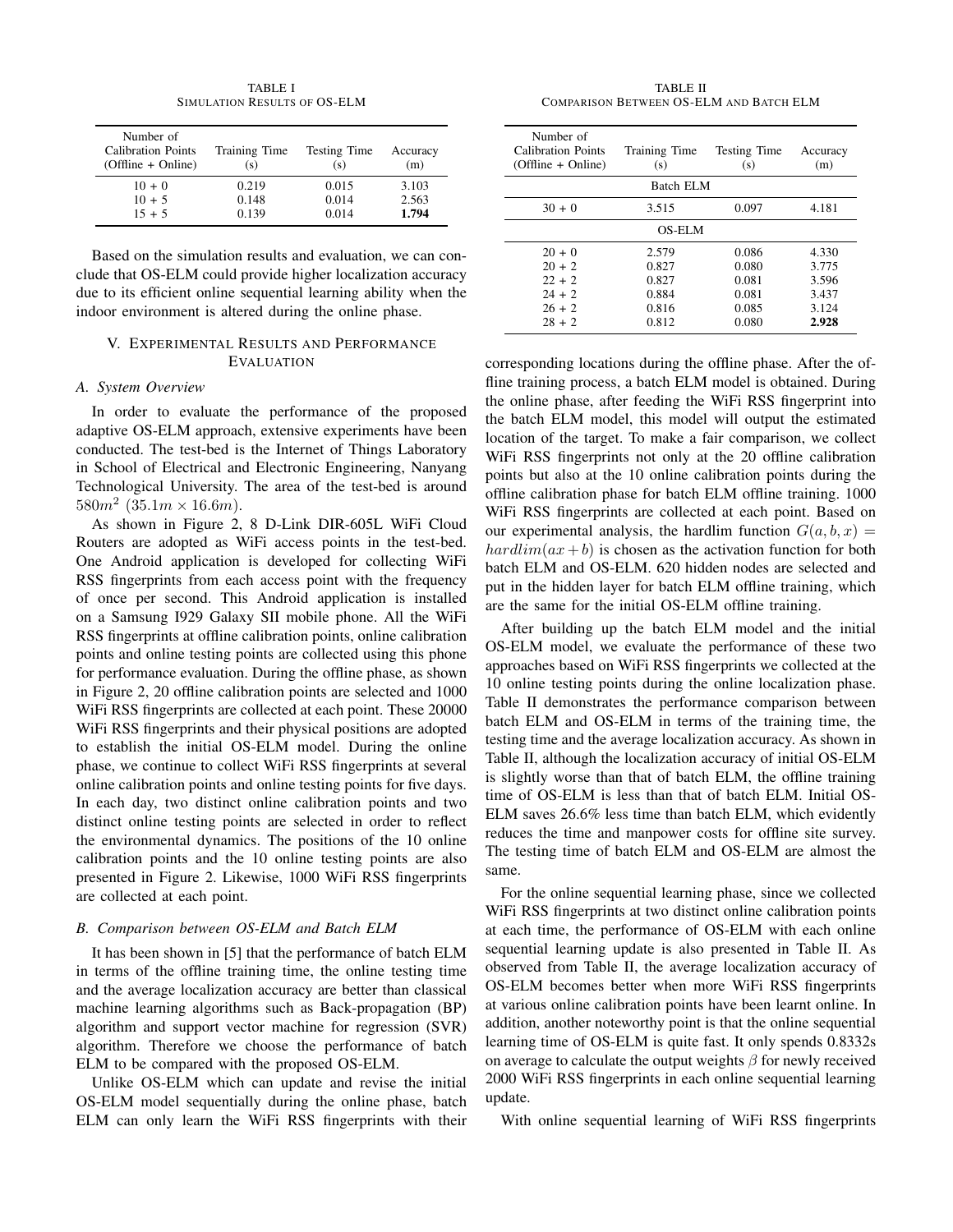

Fig. 2. Positions of the WiFi access points, offline calibration points, online calibration points and online testing points in the test-bed



Fig. 3. Cumulative percentile of error distance for different methods

at 10 different online calibration points, OS-ELM can provide localization accuracy of 2.928m, which enhances the precision of indoor localization by 30% over batch ELM. The comparison of cumulative percentile of error distances between the latest updated OS-ELM and batch ELM is presented in Figure 3. Based on our experimental results, under the environmental changes such as the variation of occupancy distribution and the opening and closing of doors, OS-ELM is more robust and adaptive to the environmental dynamics than batch ELM.

#### VI. CONCLUSION

In this paper, we proposed an indoor localization algorithm based on OS-ELM to address the two challenging problems of the WiFi based IPS: the inflexibility to environmental dynamics and the intensive costs on manpower and time

for offline site survey. Based on our experimental results, the fast learning speed of OS-ELM greatly reduced the time consumptions and manpower costs for the offline site survey. In the mean while, the online sequential learning ability of OS-ELM made it possible to reflect and adapt to the environmental changes quite well.

In summary, OS-ELM can provide higher localization accuracy with a fast online sequential learning speed to adjust to various environmental dynamics compared with the existing approaches.

#### ACKNOWLEDGEMENT

This research is funded by the Republic of Singapore National Research Foundation through a grant to the Berkeley Education Alliance for Research in Singapore (BEARS) for the Singapore-Berkeley Building Efficiency and Sustainability in the Tropics (SinBerBEST) Program. BEARS has been established by the University of California, Berkeley as a center for intellectual excellence in research and education in Singapore.

#### **REFERENCES**

- [1] G. Deak, K. Curran, and J. Condell, "A survey of active and passive indoor localisation systems," Computer Communications, 2012.
- [2] Y.-C. Chen, J.-R. Chiang, H.-h. Chu, P. Huang, and A. W. Tsui, "Sensorassisted wi-fi indoor location system for adapting to environmental dynamics," in Proceedings of the 8th ACM international symposium on Modeling, analysis and simulation of wireless and mobile systems, pp. 118-125, 2005.
- [3] G.-B. Huang, Q.-Y. Zhu, and C.-K. Siew, "Extreme learning machine: theory and applications," Neurocomputing, vol. 70, pp. 489-501, 2006.
- [4] H. Zou, H. Wang, L. Xie, and Q.-S. Jia, "An RFID indoor positioning system by using weighted path loss and extreme learning machine," in Cyber-Physical Systems, Networks, and Applications (CPSNA), 2013 IEEE 1st International Conference on, pp. 66-71, 2013.
- [5] H. Zou, L. Xie, Q.-S. Jia and H. Wang, "An Integrative Weighted Path Loss and Extreme Learning Machine Approach to RFID based Indoor Positioning", in Indoor Positioning and Indoor Navigation (IPIN), 2013 International Conference on, 2013.